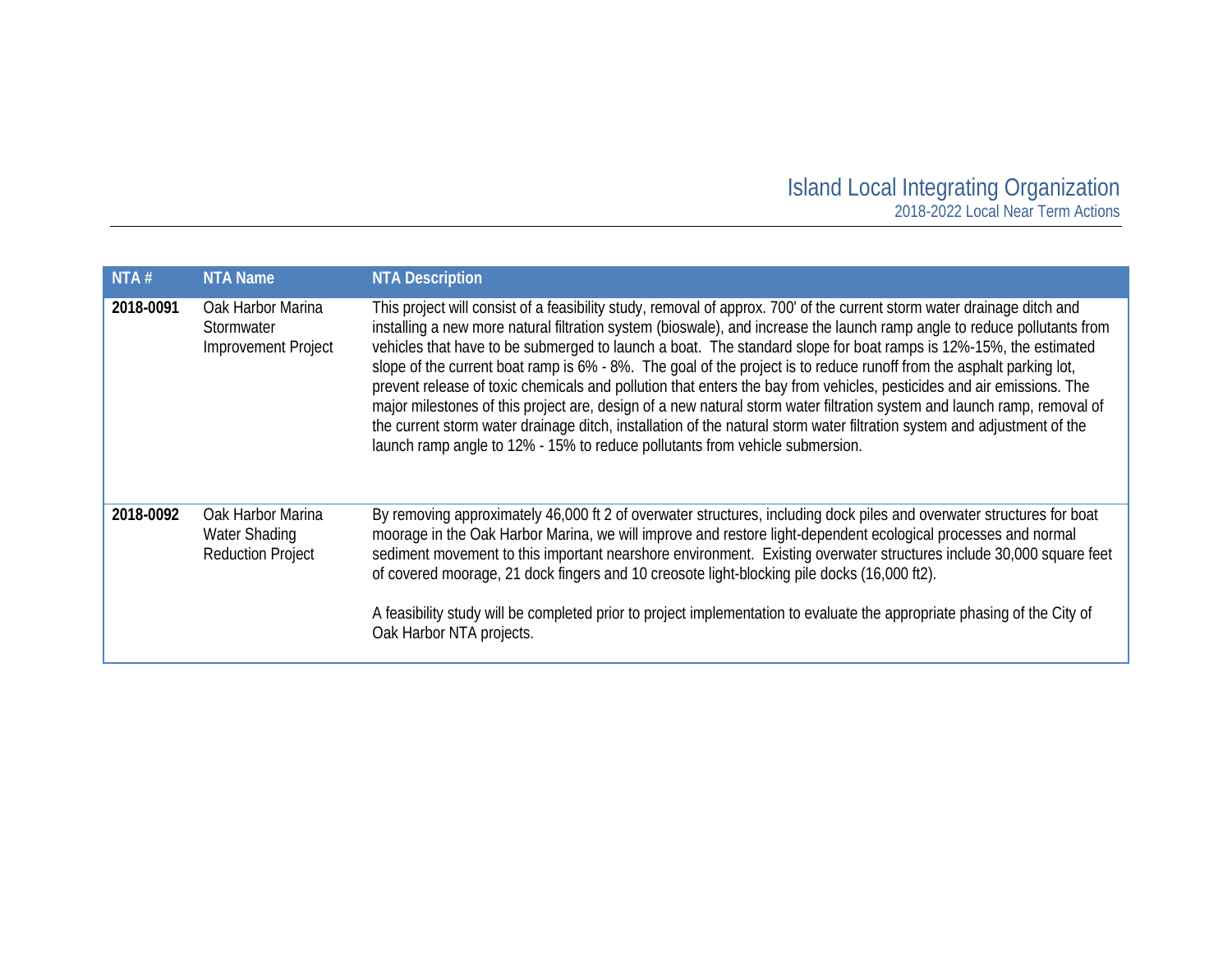| 2018-0093 | Oak Harbor Marina<br><b>Beach Soft Armoring</b><br>Project                                        | Riprap removal will result in immediate gain of upper beach habitat and reconnection of the upland with the beach<br>increasing beach access and restoring drift cell process along this beach transport zone. Beach nourishment will be<br>added to reestablish a natural grade restoring the nearshore processes, greatly improving habitat function for spawning<br>and migrating Chinook and other salmon species and their forage fish. This is a site with low wave energy, therefore<br>soft shore protection techniques are expected to be successful and will increase resiliency for future ecological changes<br>over time. A feasibility study will be completed prior to project implementation to evaluate the appropriate phasing of the<br>City of Oak Harbor NTA projects.                                                                                                                                                                                                                                                  |
|-----------|---------------------------------------------------------------------------------------------------|----------------------------------------------------------------------------------------------------------------------------------------------------------------------------------------------------------------------------------------------------------------------------------------------------------------------------------------------------------------------------------------------------------------------------------------------------------------------------------------------------------------------------------------------------------------------------------------------------------------------------------------------------------------------------------------------------------------------------------------------------------------------------------------------------------------------------------------------------------------------------------------------------------------------------------------------------------------------------------------------------------------------------------------------|
| 2018-0137 | North Whidbey Island<br>Water Quality Outreach<br>& Best Management<br><b>Practice Assistance</b> | This project will facilitate outreach and technical assistance focused on promoting and supporting landowners in<br>northern Whidbey Island watersheds to implement water quality best management practices (BMPs). A watershed<br>assessment will be conducted to help develop and prioritize focus areas for delivering targeted outreach. Non-targeted<br>outreach will be offered through educational events and online resources offered on WICD's website. Willing<br>landowners will receive BMP technical assistance via site visits, conservation planning, practice designs, and funding<br>guidance to support implementation. Success will be measured by the number landowners contacted, conservation<br>plans developed, and BMPs recommended/designed.                                                                                                                                                                                                                                                                       |
| 2018-0224 | Daylighting Brookhaven<br>Creek: Feasibility Study                                                | The City wants to address current issues with its storm water system and bring public awareness to water quality and<br>quantity issues in an urban watershed. The steep slope, velocity and pipe size and the current outfall prevents fish<br>access to Brookhaven Creek. WRIA 6's Salmon Strategy lists Brookhaven Creek as having potential to reestablish lost<br>habitat for Cutthroat Trout and potentially Chinook (with further improvements). The site itself presents many challenges,<br>including a narrow lot, an adjacent historic building, public utilities, and the elevation due to the seawall. Moving<br>upstream an additional 600 feet of Brookhaven Creek passes under downtown Langley. The remaining 2,600 ft stretch<br>of Brookhaven Creek is above ground but runs through back yards and adjacent to roads. The riparian condition is<br>variable ranging from non-existent, to invasive plant species and healthy riparian forest. The City intends to pursue<br>future improvement projects along the creek. |
| 2018-0324 | Coupeville outfall study                                                                          | The north two blocks of the Town will need to be surveyed along with the shoreline of Penn Cove to determine the<br>elevations, locations and current stormwater facilities including pipes, ditches and outfalls. Water samples at the outfalls<br>would need to be collected and analyzed to determine to what extent the current ditch system treats the stormwater.<br>Once the survey is done plans for mitigation would need to be evaluated with regard to the physical constraints of<br>installing water quality treatment facilities. Engineering drawings would need to be prepared for the construction phase<br>which will be done at a later date once funding for construction is secured.                                                                                                                                                                                                                                                                                                                                    |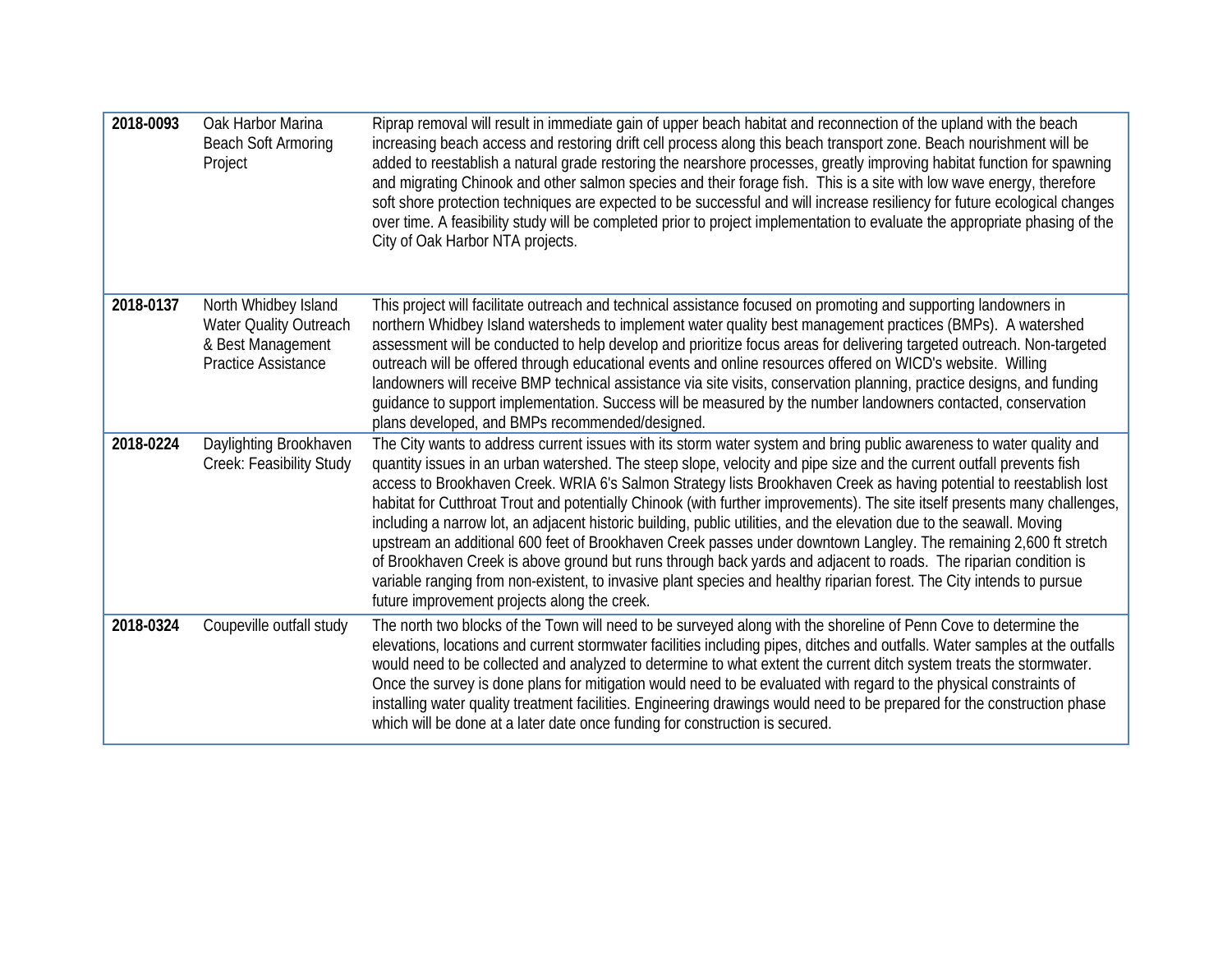| 2018-0326 | Penn Cove Water<br><b>Quality Improvement -</b><br>Coupeville Sewer<br>Extension                                   | Penn Cove was recently threatened with a downgrade in classification for residential and commercial shellfish harvest<br>due to water quality impairments. Currently there are 60 +parcels which have on-site septic systems (OSS) on Parker<br>Road which boarders Penn Cove; many of these OSS's are not current on their operation and maintenance inspections<br>and may not be adequately treating the liquid waste. Replacing the OSS with connection to sewer would reduce the<br>bacteria and nutrients eliminated into Puget Sound.                                                                                                                                                                                                                                                                                                                                                                                                                                                                                                            |
|-----------|--------------------------------------------------------------------------------------------------------------------|---------------------------------------------------------------------------------------------------------------------------------------------------------------------------------------------------------------------------------------------------------------------------------------------------------------------------------------------------------------------------------------------------------------------------------------------------------------------------------------------------------------------------------------------------------------------------------------------------------------------------------------------------------------------------------------------------------------------------------------------------------------------------------------------------------------------------------------------------------------------------------------------------------------------------------------------------------------------------------------------------------------------------------------------------------|
| 2018-0637 | <b>Island County</b><br>Stormwater Technical<br>Assistance and<br>Outreach Network                                 | This multi-faceted proposal draws on the expertise and volunteer base of local organizations including Whidbey Island<br>and Snohomish Conservation Districts (CDs), Sound Water Stewards, WSU Master Gardeners, and others. A<br>coordinated effort among these groups will increase local capacity to deliver consistent messaging and incentivize public<br>engagement in county-wide stormwater management. CDs will provide technical assistance and training for volunteers,<br>emphasizing installation, maintenance, and evaluation of rain gardens, to promote stormwater best management<br>practices within the community. CDs will also provide teacher training for the Drain Rangers curriculum in local schools<br>with support from the volunteer network. Project outcomes are to increase community awareness and acceptance for<br>stormwater best management practices as the standard for new and existing development and to ensure local rain<br>garden installations are effectively treating stormwater.                       |
| 2018-0836 | Enhancing soil health in<br>a changing climate for<br>hydrologic, habitat, and<br>agricultural benefits            | Soil health is rarely addressed in a holistic manner yet it is key to our hydrologic, habitat, water quality, and agricultural<br>health. In a changing climate where these functions are even more important for resilience of ecosystems, this program<br>will develop and implement a holistic soil health program on agricultural lands throughout Snohomish County. Goals of<br>the program are to reduce runoff from working lands, increase resilience to climate change, and increase productivity<br>through outreach, education, technical assistance, payments for practices, and implementation assistance. It will include<br>a focus on underserved communities of farmers including small-holder immigrant farmers and Hmong farmers.<br>Removing financial and technical barriers for farmers will result in implementation of practices such as cover crops, no-<br>till, agroforestry, crop rotations, mulching, pasture management, and perennial establishment.                                                                     |
| 2018-0841 | Working buffers for<br>water quality, wildlife<br>habitat, and agricultural<br>resilience on agricultural<br>lands | A "working buffer" extends the width of a traditional riparian buffer to provide multiple benefits and climate change<br>resilience to both natural resources and the farmer through use of agroforestry practices. Benefits to the farmer include<br>product diversification, increased soil health and moisture, improved nutrient cycling, and renovation of degraded land.<br>Water quality and habitat benefits include carbon sequestration, wildlife habitat, and improved surface water infiltration.<br>The Conservation District will promote and implement working buffers on agricultural lands where they widen an existing<br>or planted native riparian buffer. Trees in a working buffer may be thinned for timber, firewood, or harvested for<br>fruits/nuts and understory crops could range from traditional crops such as corn to niche crops dependent on shade<br>such as medicinals. The program will include identification of appropriate sites, outreach, education, technical<br>assistance, and implementation of projects. |